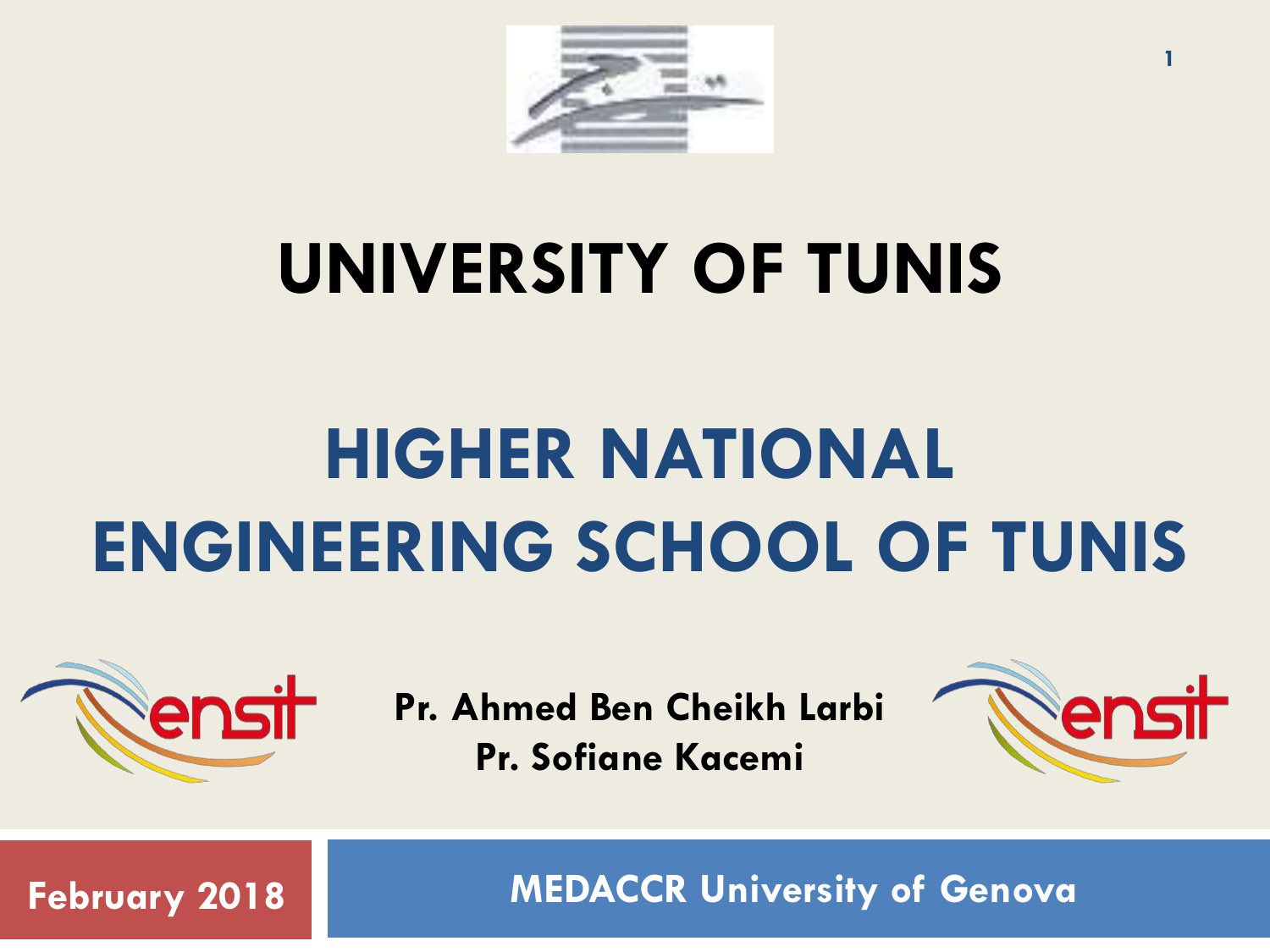# **University of Tunis**

#### □ 15 components

- Ø **Humanities and Social Sciences**
- Ø **Arts**
- Ø **Science and Technology**
- Ø **Management and finances**
- Ø **Science of Education and Culture**

#### **specialties some indicators**

- □ 30,000 students.
- ¨ **66% of them are girls**
- ¨ **4000 graduates**
- □ 40 research **laboratories**
- □ 600 teachers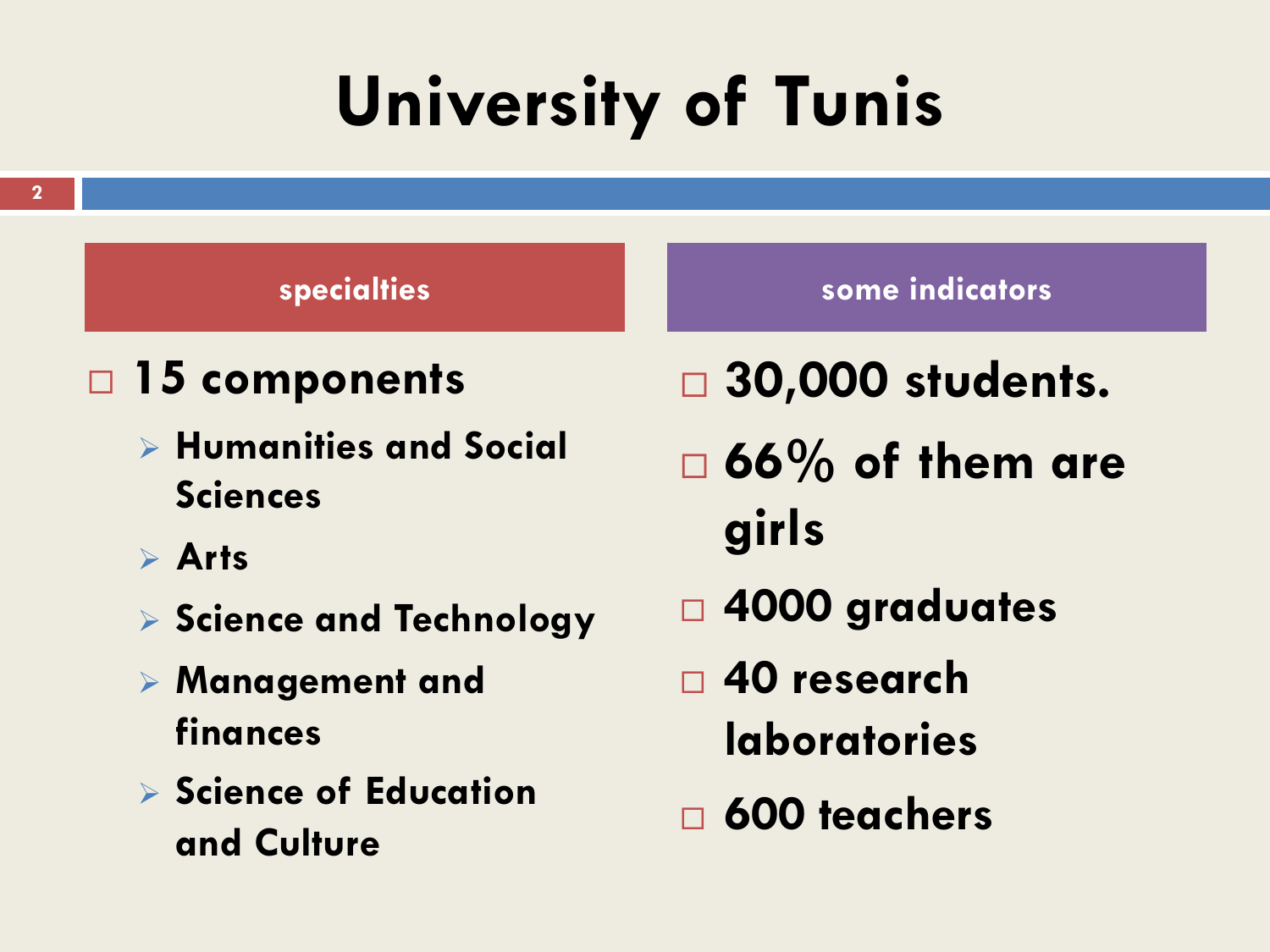**3**

| 1974<br>1962                                                                                                                                                               | 1994         | 2011                                                                                                                                                                             |
|----------------------------------------------------------------------------------------------------------------------------------------------------------------------------|--------------|----------------------------------------------------------------------------------------------------------------------------------------------------------------------------------|
| <b>MPA</b><br><b>ENSET</b>                                                                                                                                                 | <b>ESSTT</b> | <b>ENSIT</b>                                                                                                                                                                     |
| <b>Specialities</b>                                                                                                                                                        |              | Some indicators                                                                                                                                                                  |
| □ Civil Engineering<br>□ Mechanical<br>Engineering<br>□ Electrical engineering<br>□ Industrial Engineering<br>□ Computer Engineering<br>$\Box$ Mathematical<br>engineering |              | $\Box$ 1000 Students<br>$\Box$ 300 graduates<br>$\Box$ 150 permanent<br>teachers<br>$\Box$ 130 administrative<br>and technical staff<br>10 laboratories<br>250 doctoral students |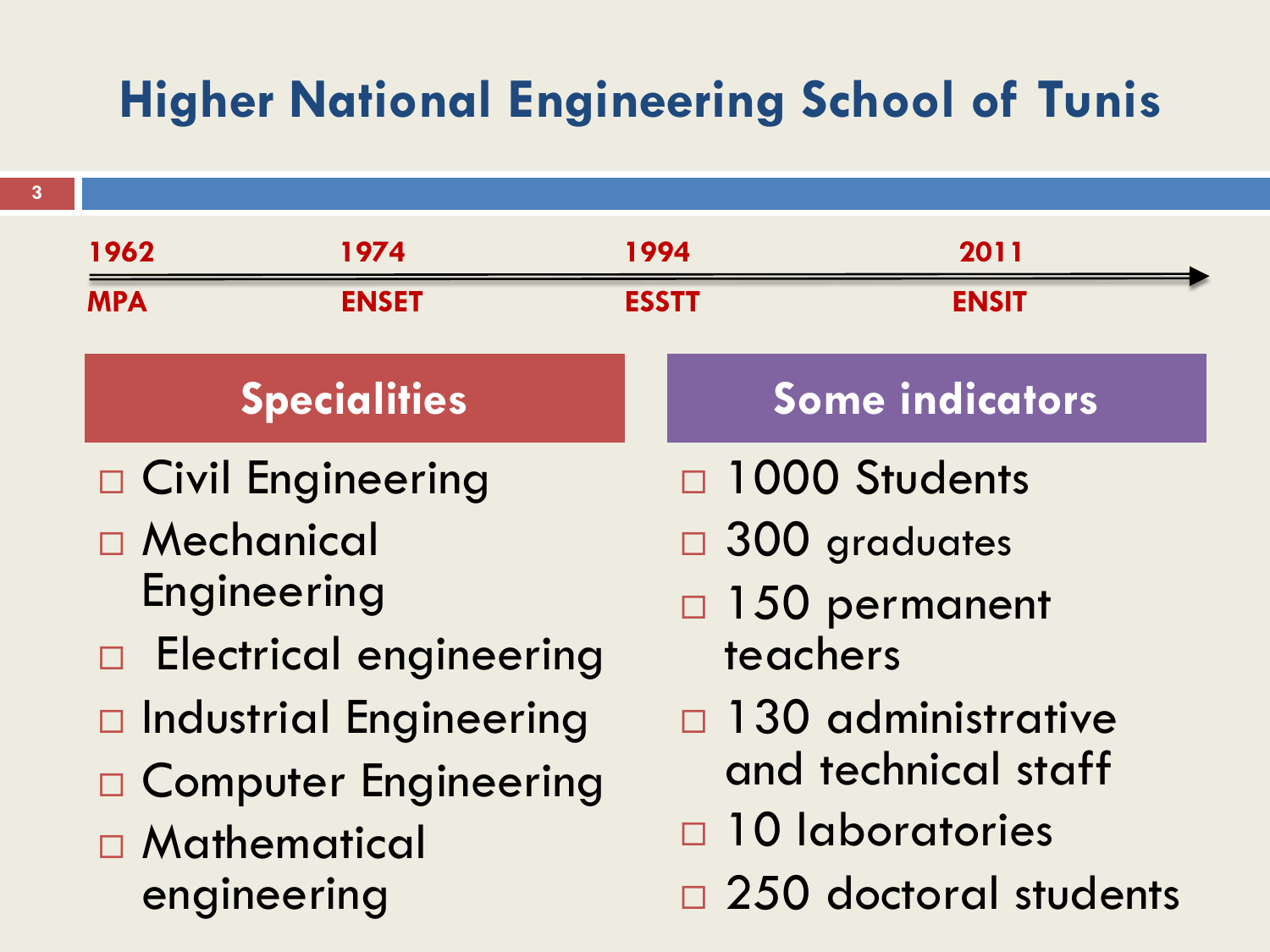

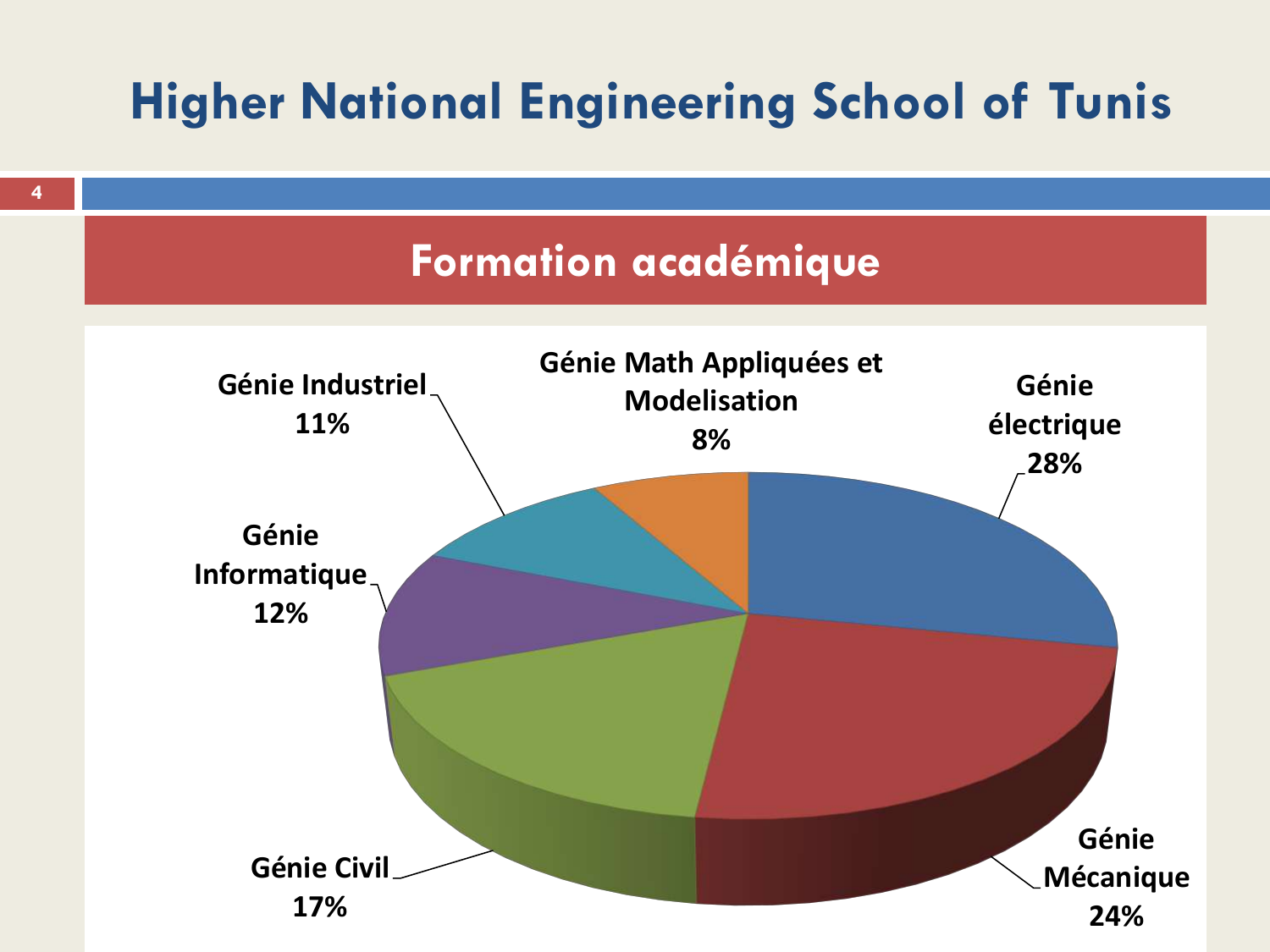

ERASMUS mobility ECAM Belgium -

Double degree relationships ENSAM

Doctoral thesis co-spervisory Conventions

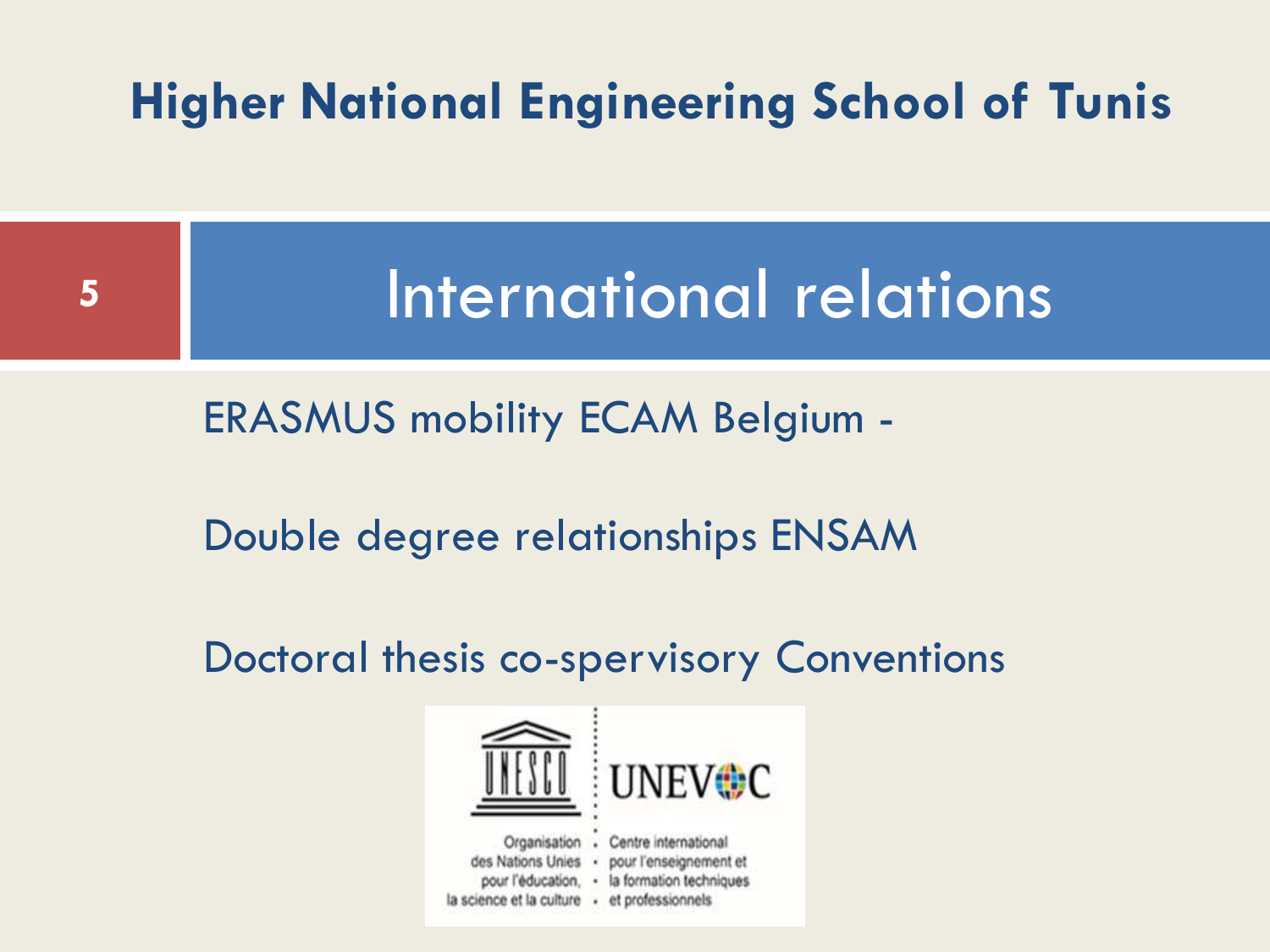







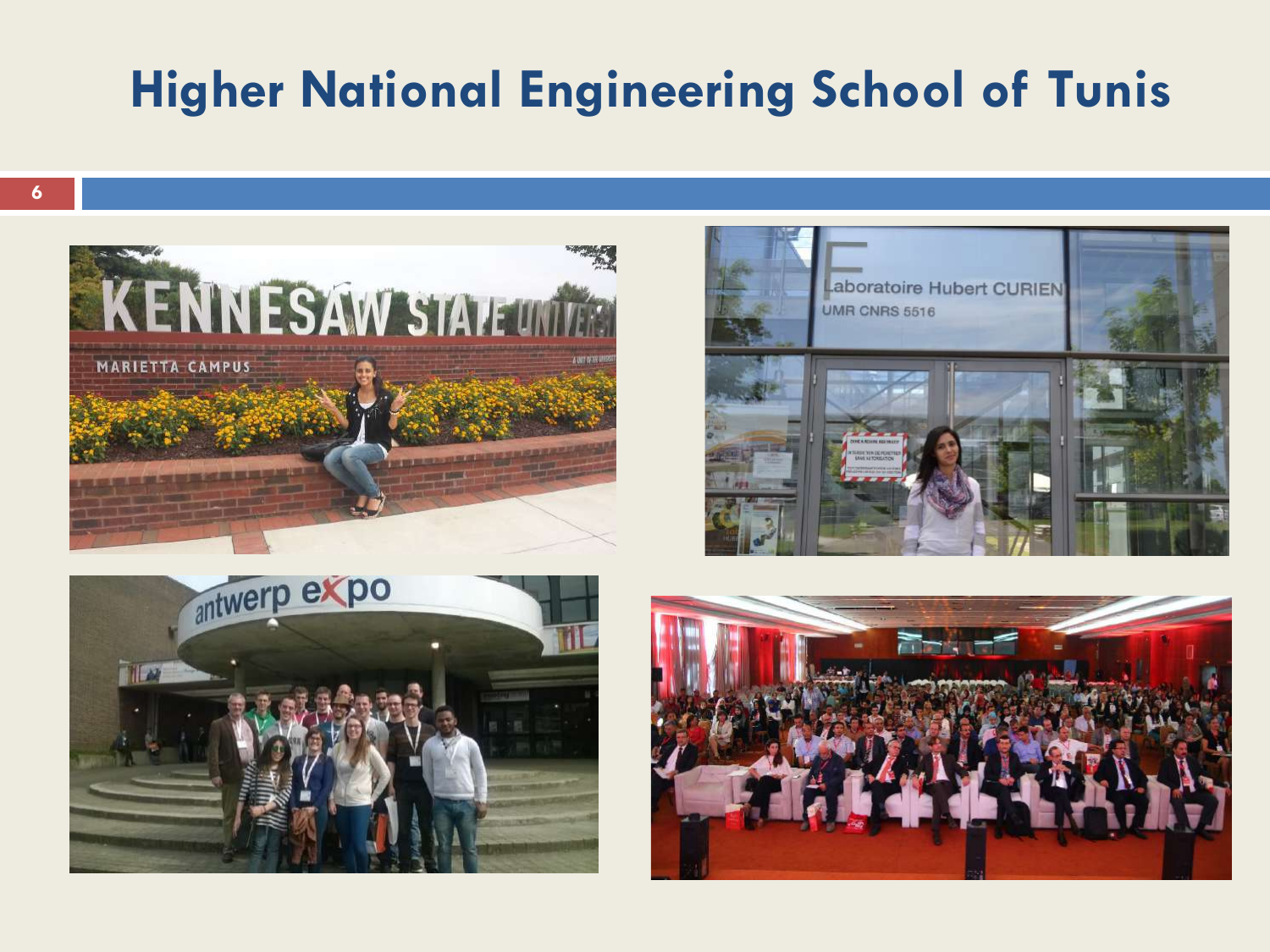$\bullet$ 

- □ 2008 Tunisia created a legal framework for quality assurance in universities
- $\Box$  internal quality assurance committee
- $\square$  first internal evaluation
- □ 2006 Tunisia created the « Quality Support Project - PAQ »
- $\square$  financial and logistical support to improve the quality of training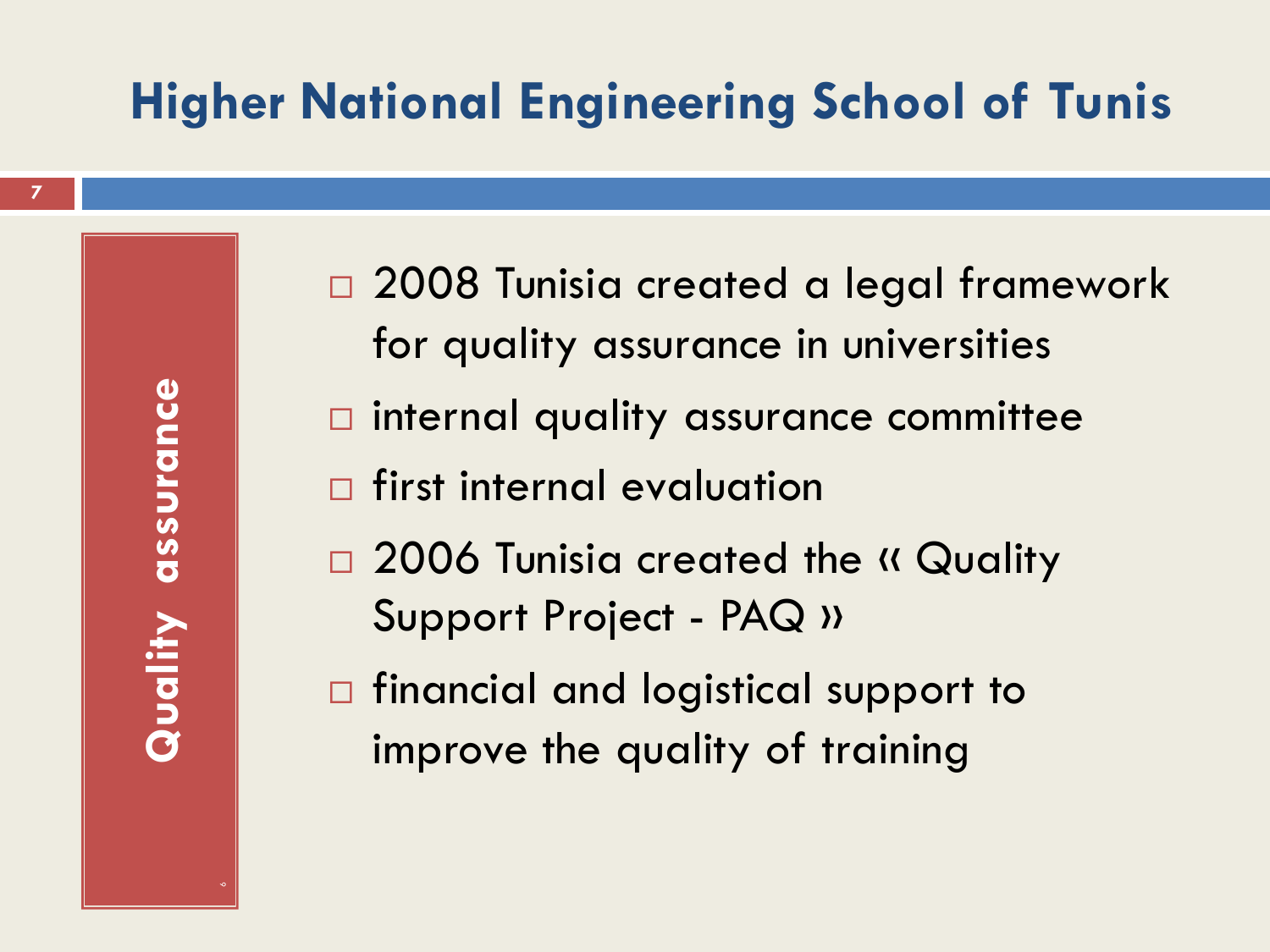- □ AQI-UMED Tempus 2009-2012
- $\square$  strengthening of internal Quality Assurance
- $\square$  Referential for internal evaluation for ten Maghreb universities
- $\square$  Referencial is both qualitative and quantitative
- $\square$  Opinion surveys of students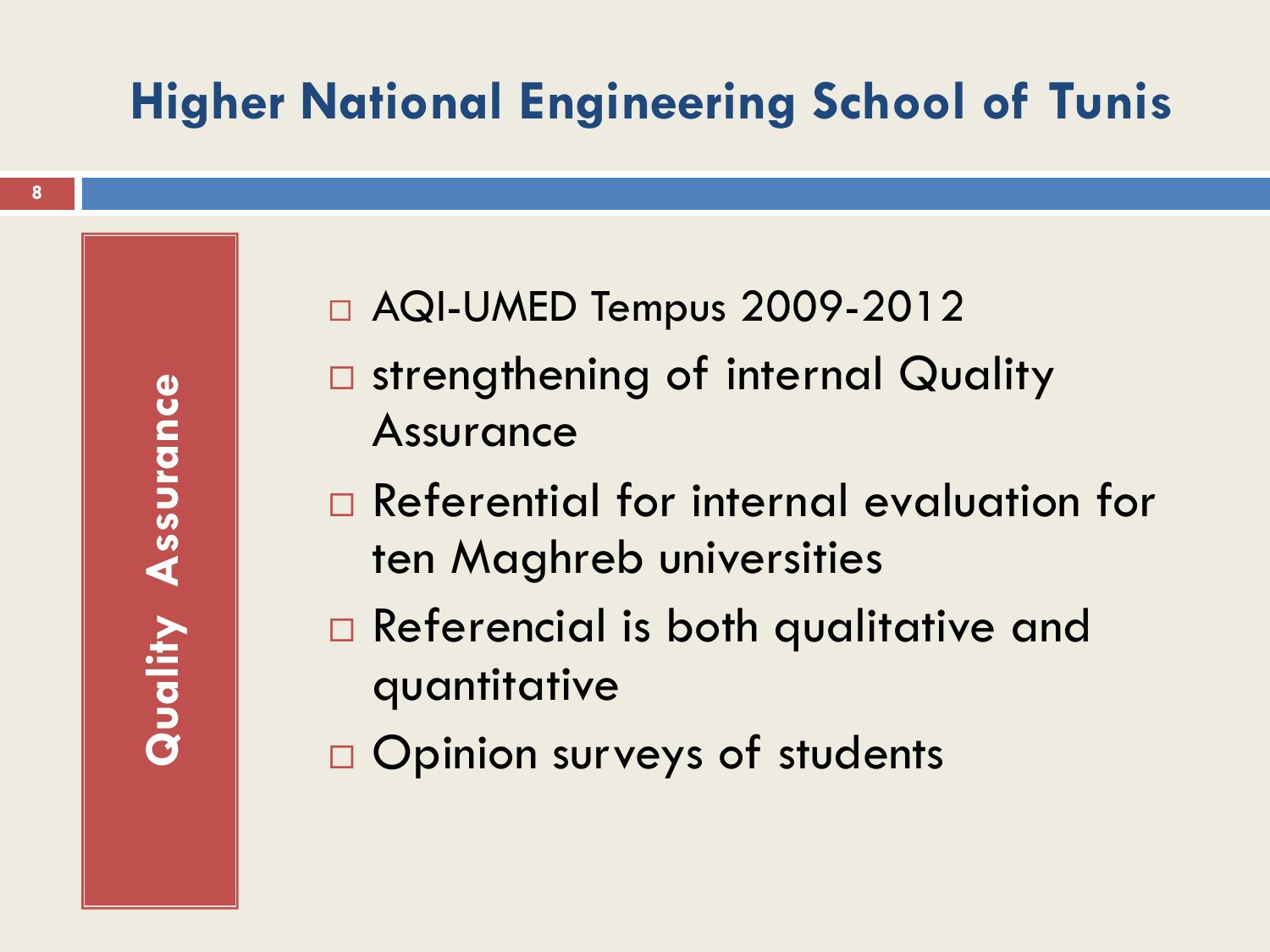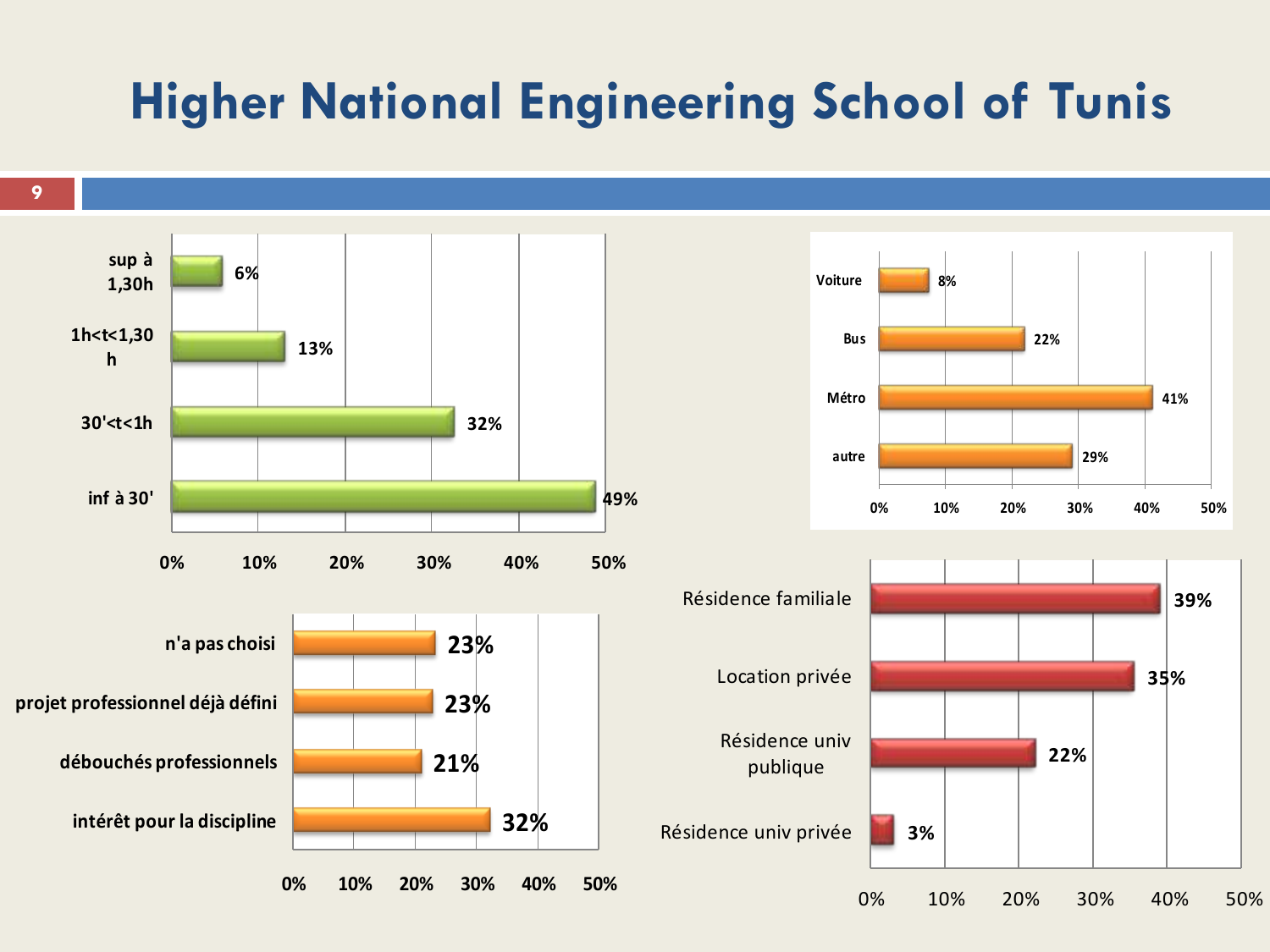Avis général sur le cours Bénéfice global du cours Méthode d'évaluation utilisée par l'enseignant... Volume horaire consacré au module ou à la... Intercatvité avec les étudiants Qualité pédagogique de l'enseignant (manière... Comprhension du cours (degré de satisfaction) Gain de l'étudiant à assister au cours Qualité de la présentation du cours ou TD ou TP Qualité des outils utilisés par l'enseignant (video... Clarté du contenu Organisation du cours



**ENSIT** we have a core of academics who are well engaged in quality assurance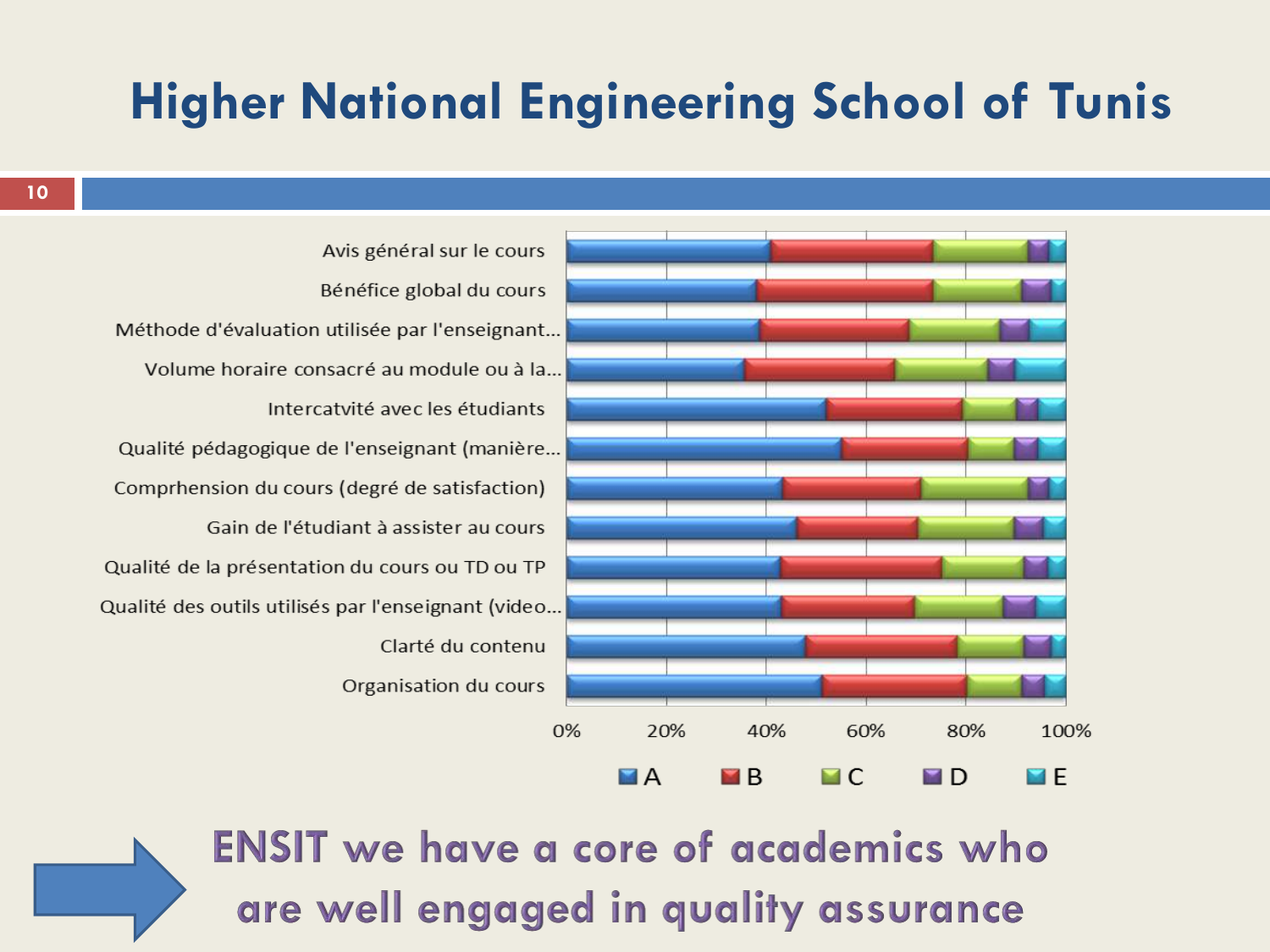$\square$  International accreditation has become a high priority □ Main objective in all schools of public or private engineers □ ENSIT Internal Quality Assurance committee is preparing to achieve this goal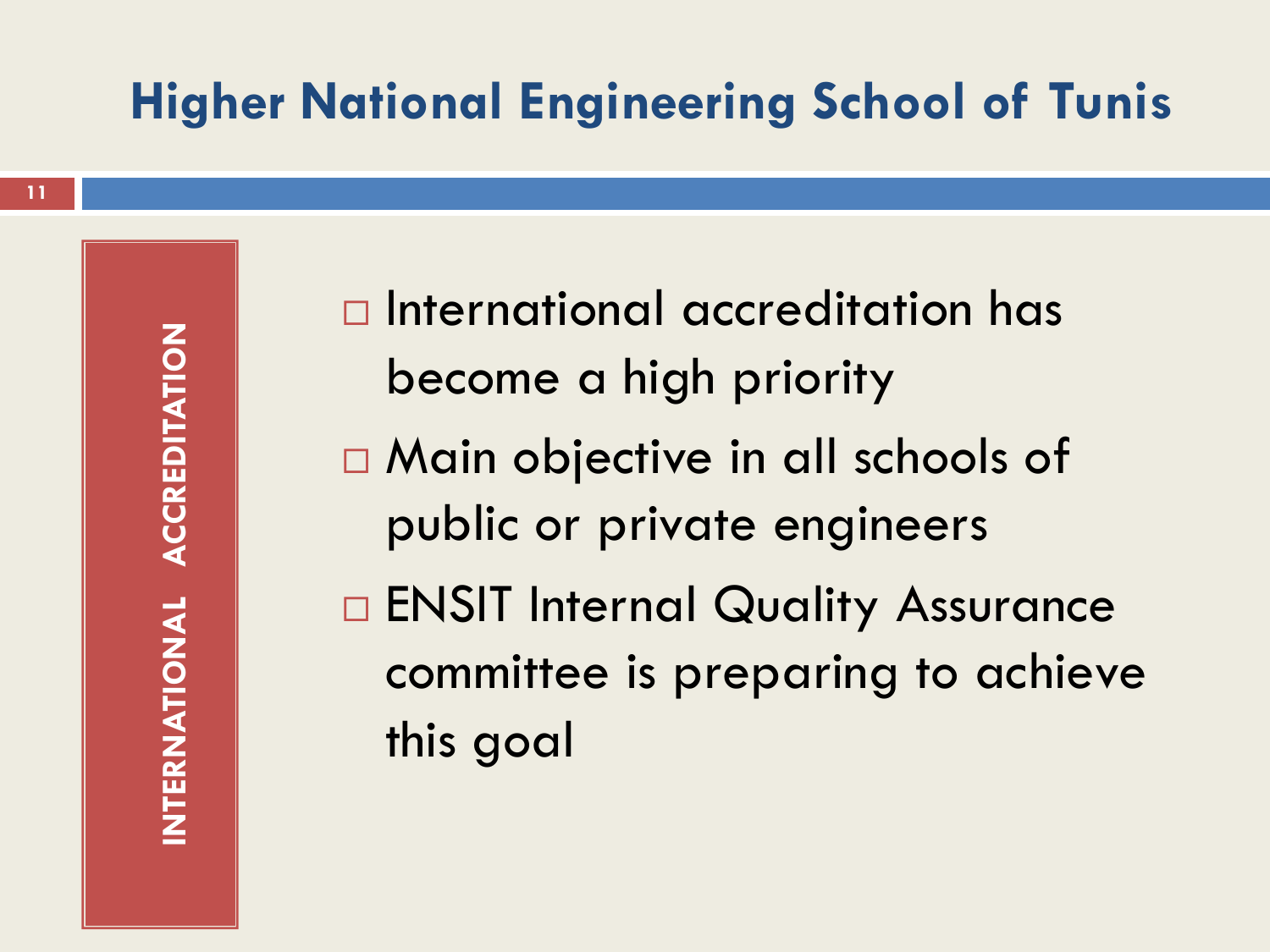**12**

n RMEI Mediterranean Network of Engineering Schools



- □ First symposium on accreditation in engineering schools : MEDACCRID avril 2017 Hammamet TUNISIA
- $\Box$  Introduce the concept and mechanisms of international accreditation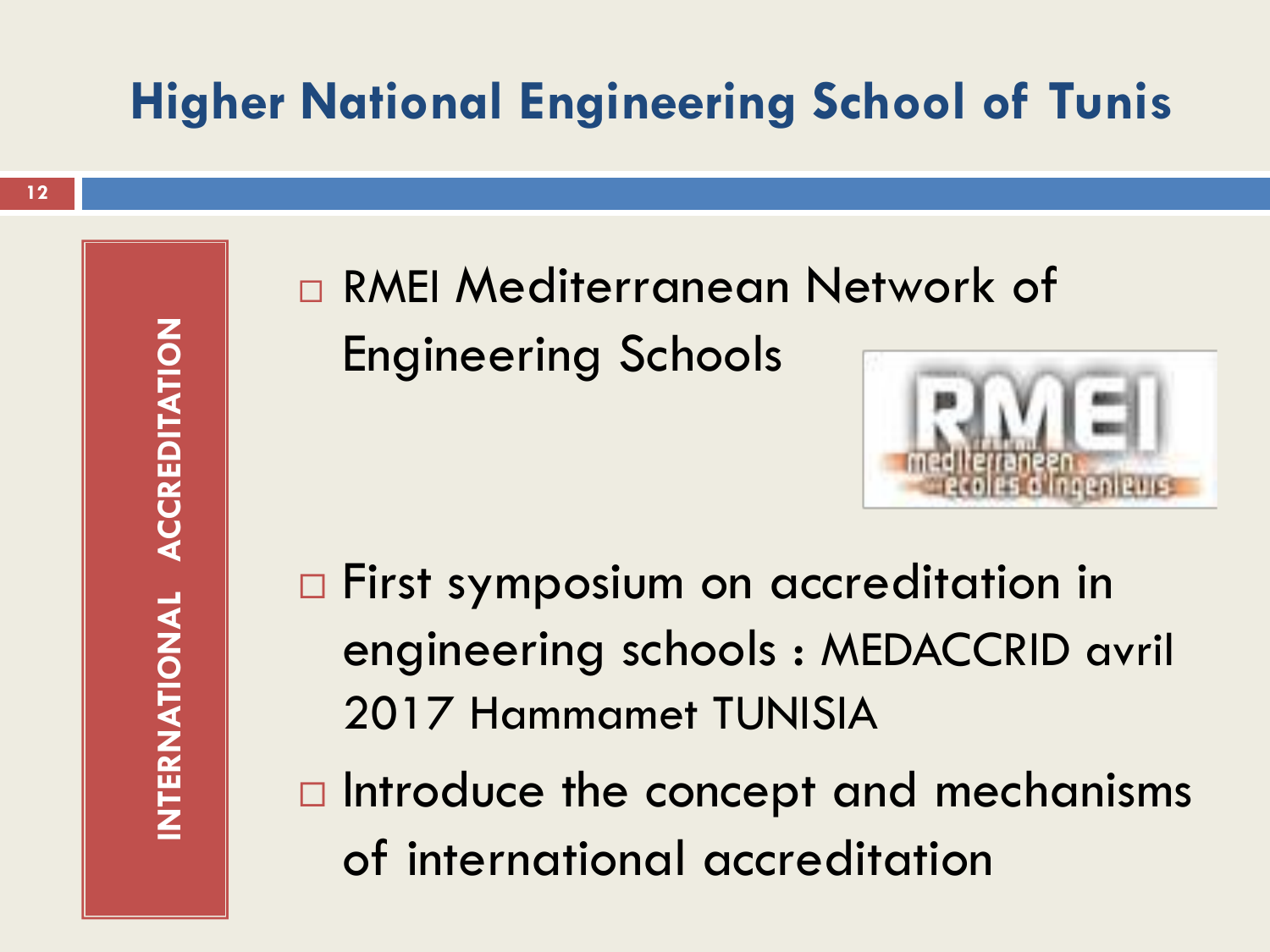## Conférence MEDACCRID

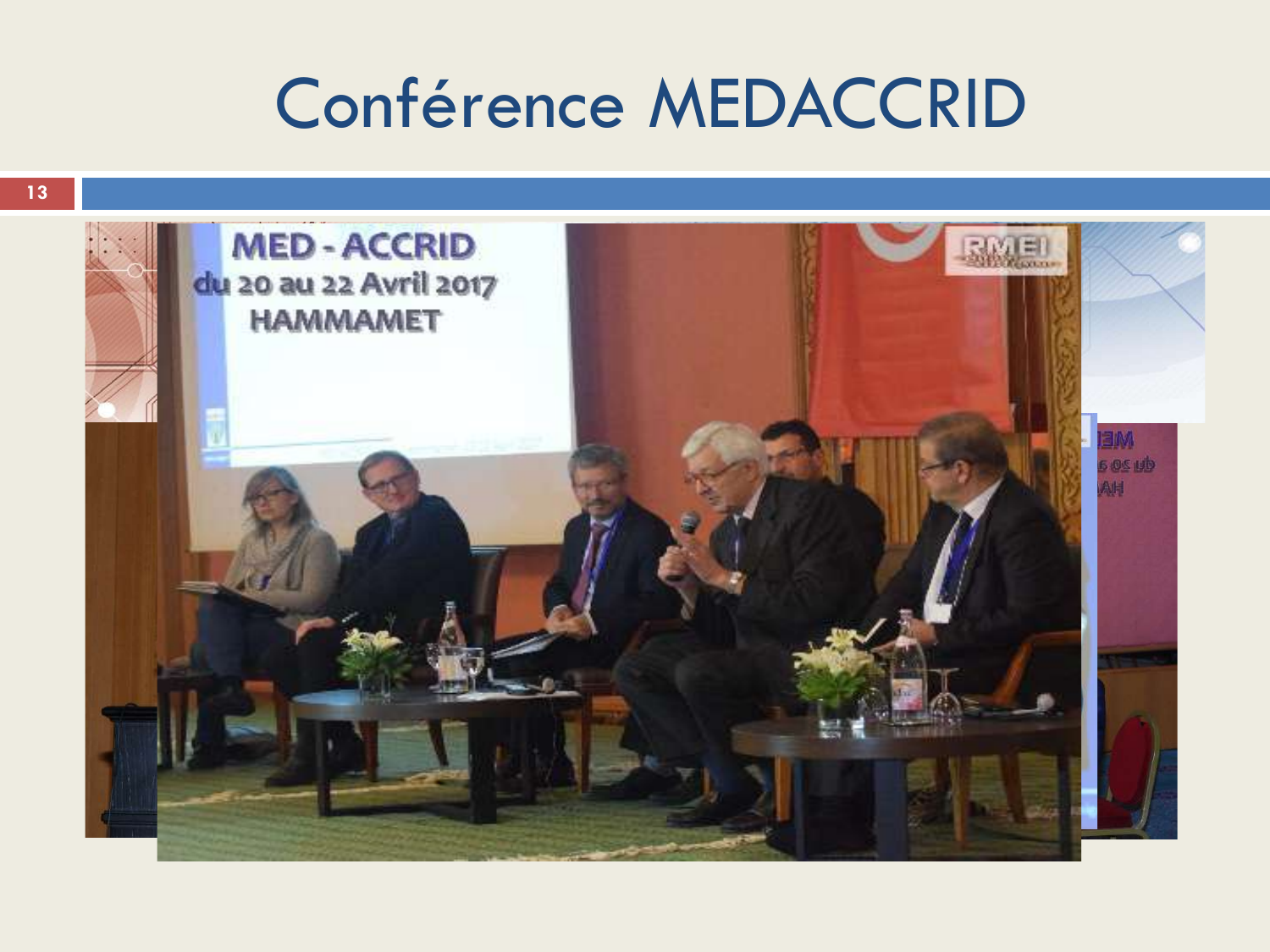# **RMEI News**



# **Marrakech - MOROCCO**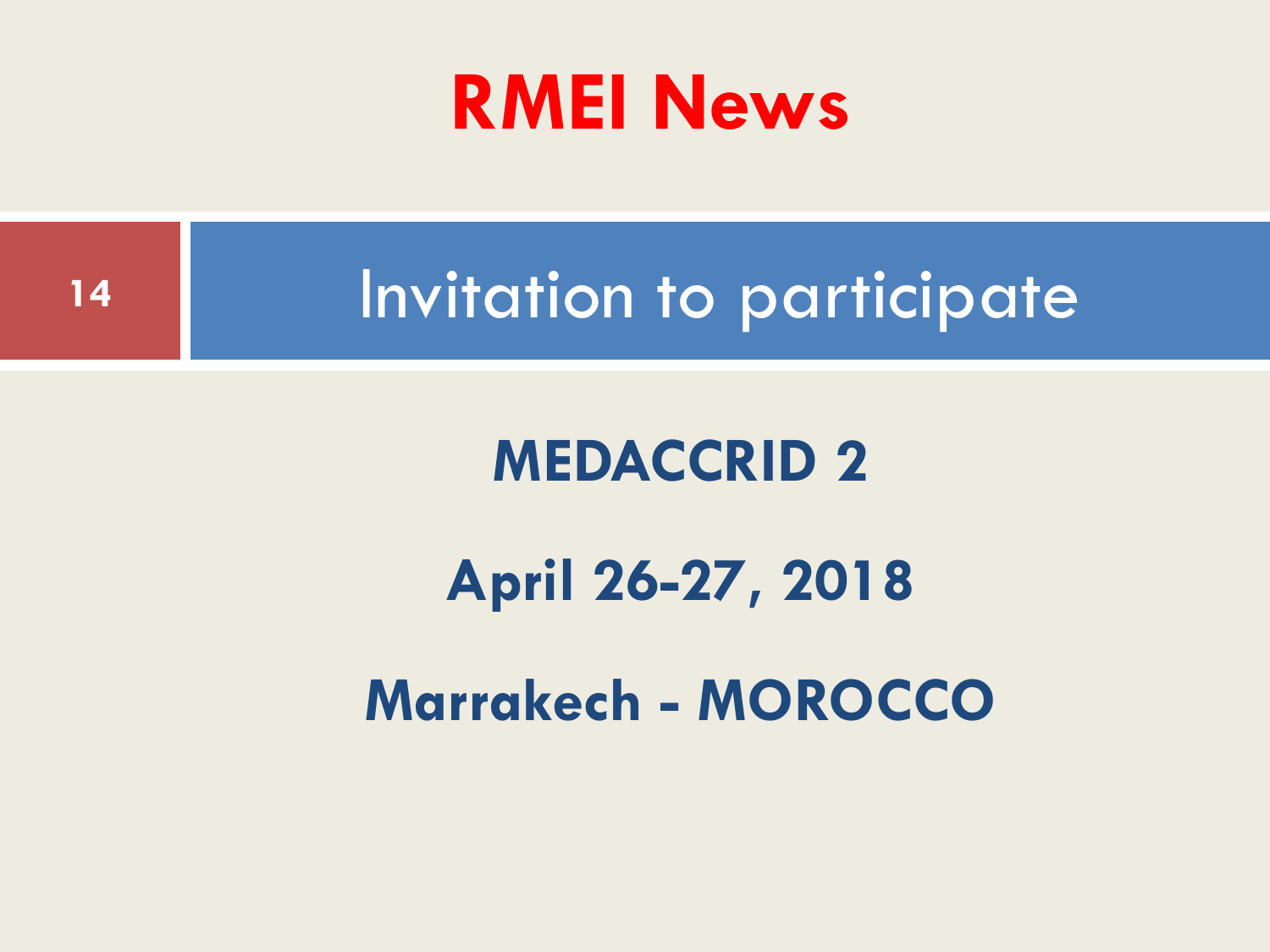#### **ENGAGEMENTS**

 $\square$  Actively participate in all stages of this project

 $\square$  offer the possible means to participate in its success

 $\square$  the dissemination of its results